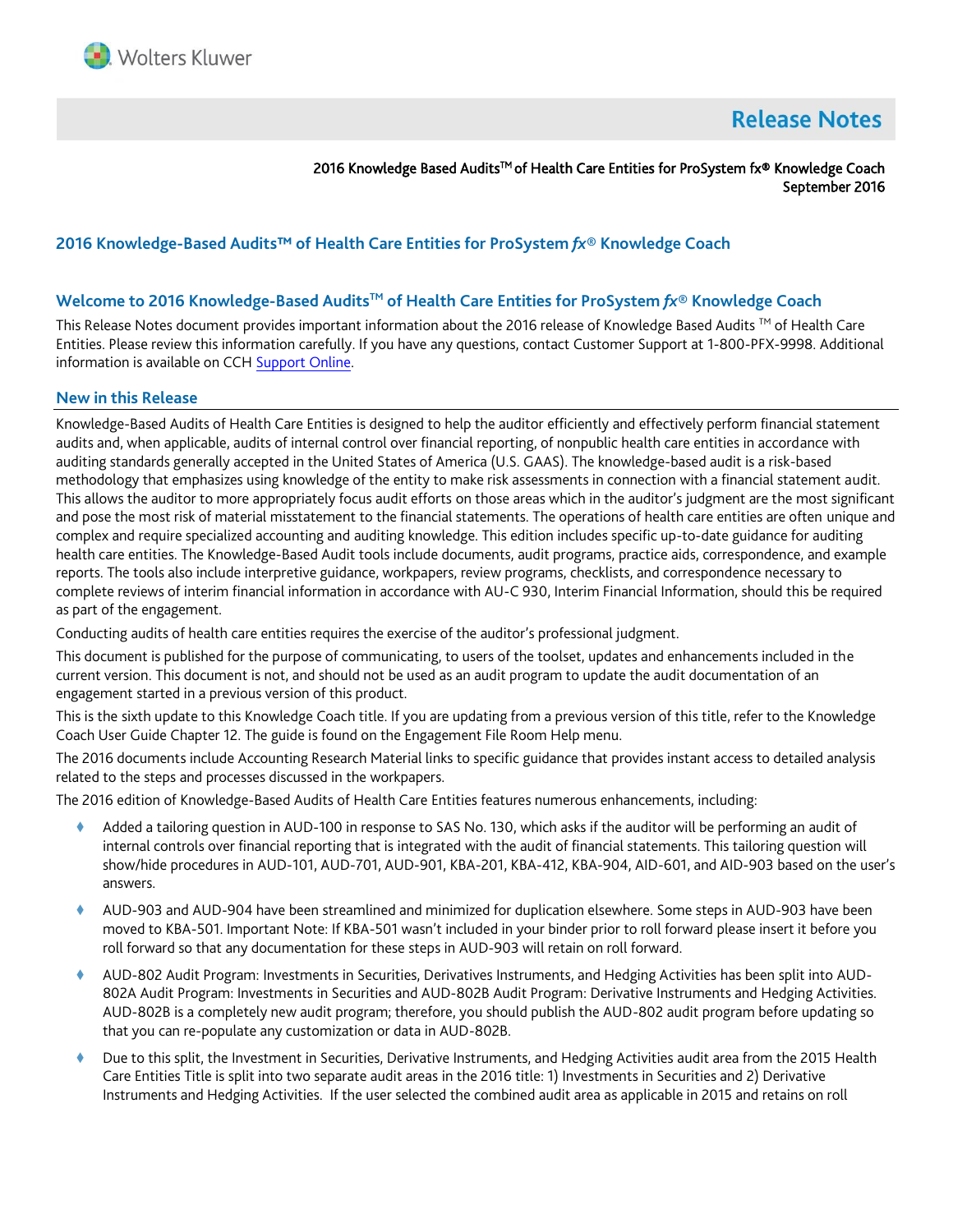forward only the "Investments in Securities" audit area will retain on roll forward. Please see KCO-001 for further information on roll forward considerations.

- A new section has been added to AID-201 to address "Threats and Safeguards" regarding auditor independence.
- A new table has been added to KBA-101 for users to document why the auditor isn't testing the operating effectiveness of internal controls. If the auditor has selected in AUD-100 that the auditor is performing an integrated audit or operating effectiveness of internal controls will be tested then this table will be hidden.
- KBA-105 has been reorganized so that the user will add entries to column 1 instead of column 3 so the flow is more logical.
- New columns have been added to AID-701 which will allow the user to select whether the assertion is relevant or not. For any assertion marked as not relevant the user will NOT need to complete the planned level of control risk. The selections made in this new column will flow to other areas of the workpaper so the user doesn't have to re-select an option.
- A comments column has been added to KBA-400 Scoping and Mapping Table and in KBA-502 Assertion Level Risk Table. No diagnostic will appear in these columns if they are left unanswered.
- An option for a Not Applicable answer has been added to question 9 of AUD-602.
- A new Not Applicable option has been added in KBA-103 column 15, "If Not a Material Weakness, Is It Important Enough to Merit Attention by Those Charged with Gov.?"
- Changes have been made to address issues with risk information not flowing correctly to KBA-40x series workpaper when cash receipts/cash disbursements have been selected.
- Changes have been made to clarify various risk diagnostics so that the correct diagnostics are displayed at the proper time.
- There are many new CORs, RPTs and RESs including:
	- o COR-201A Audit Engagement Letter: Integrated Audit
	- o COR-202A Audit Engagement Letter: Integrated Audit When Also Performing Reviews of Interim Financial Information
	- o COR-901A Management Representation letter: ICFR
	- o COR-904A Communication to Entity with Significant Deficiencies and/or Material Weaknesses: ICFR
	- o RPT-0901A Unmodified Opinion: Single-Year Financial Statements—Combined Report Expressing an Unmodified Opinion on ICFR
	- o RPT-0901B Unmodified Opinion: Single-Year Financial Statements with Reference Made to Separate Report on ICFR
	- o RPT-0902A Unmodified Opinion: Comparative Years Financial Statements—Combined Report Expressing an Unmodified Opinion on ICFR
	- o RPT-0902B Unmodified Opinion: Comparative Financial Statements with Reference Made to Separate Report on ICFR
	- o RPT-0918A Unmodified Opinion on Internal Control over Financial Reporting When Making Reference to the Report of a Component Auditor
	- o RPT-0959 Unmodified Opinion: Separate Report on ICFR
	- o RPT-1004 Adverse Opinion: Separate Report on ICFR
	- o RPT-1019 Disclaimer of Opinion: Separate Report on ICFR
	- o RPT-1033 Unmodified Opinion: U.S.-Form Report on an Audit Conducted in Accordance with Both U.S. GAAS and the Standards of the PCAOB When the Audit Is Not Within the Jurisdiction of the PCAOB
	- o RES-023 Special Considerations in Auditing Financial Instruments
	- o RES-024 Illustrative Management's Report on Internal Control over Financial Reporting
	- o RES-025 Considerations of an Audit of Internal Control over Financial Reporting That Is Integrated with the Knowledge-Based Audit of Financial Statements

[Click here](http://support.cch.com/updates/KnowledgeCoach/pdf/guides_tab/2016%20HealthCare%20Entities%20Title%20Overview%20for%20Knowledge%20Coach%20Users.pdf) for the 2016 HealthCare Entities Title Overview for Knowledge Coach Users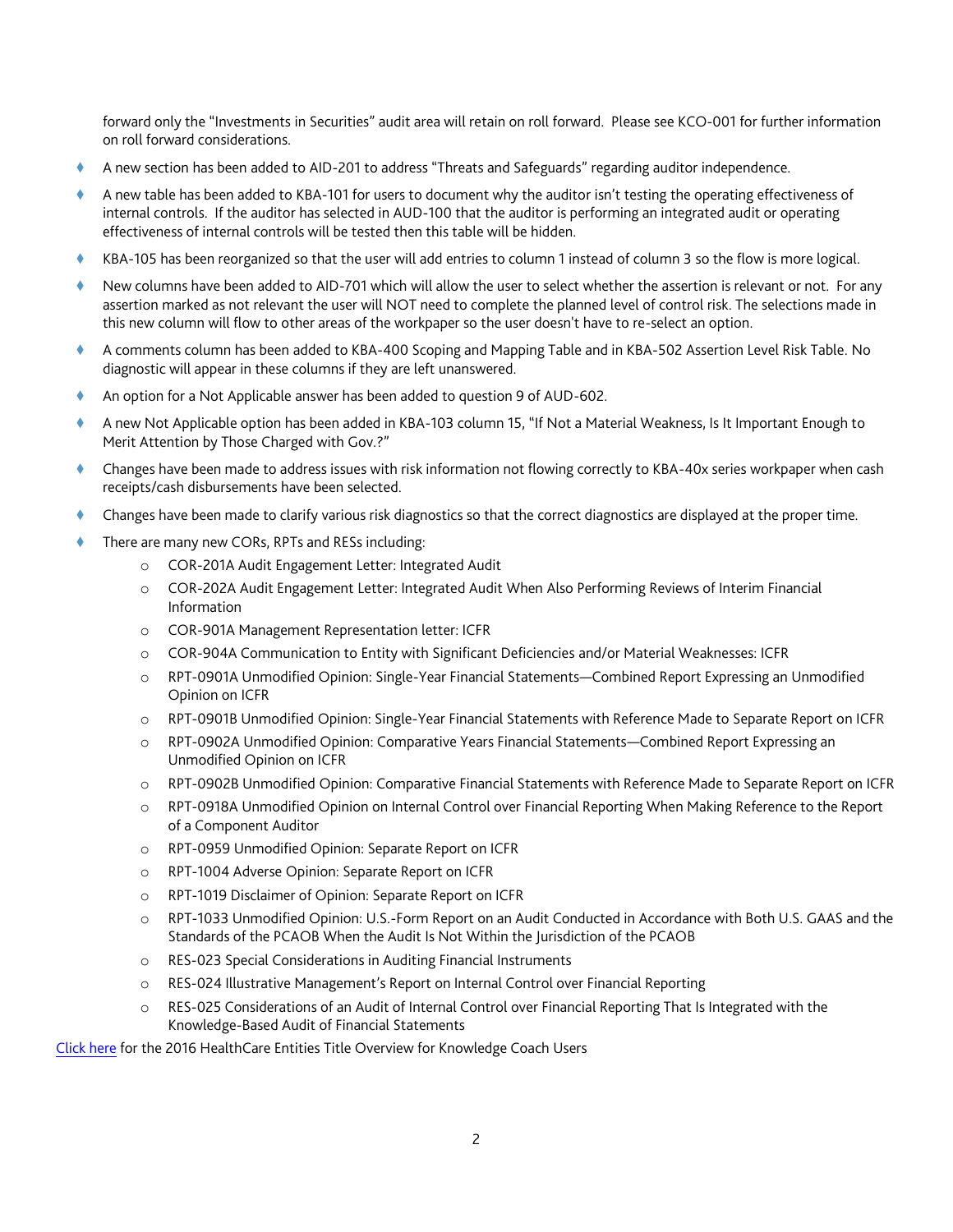In addition, forms and practice aids throughout have been updated to include new examples and tips and, where applicable, to take into account:

New literature, standards, and developments, reflected in the following current audit and accounting guidance:

- SAS No. 131, Amendments to Statement on Auditing Standards No. 122 Section 700, "Forming an Opinion and Reporting on Financial Statements" (AU-C Section 700)
- SAS No. 130, An Audit of Internal Control Over Financial Reporting That Is Integrated With an Audit of Financial Statements (AU-C Section 940)
- FASB Accounting Standards Codification as of June 30, 2016, and through Accounting Standards Update (ASU) No. 2016-13, including:
	- o ASU No. 2016-10, Revenue from Contracts with Customers (Topic 606): Identifying Performance Obligations and Licensing;
	- o ASU No. 2016-11, Revenue Recognition (Topic 605) and Derivatives and Hedging (Topic 815): Rescission of SEC Guidance Because of Accounting Standards Updates 2014-09 and 2014-16 Pursuant to Staff Announcements at the March 3, 2016 EITF Meeting;
	- o ASU No. 2016-12, Revenue from Contracts with Customers (Topic 606): Narrow-Scope Improvements and Practical Expedients; and
	- o ASU No. 2016-13, Financial Instruments—Credit Losses (Topic 326): Measurement of Credit Losses on Financial Instruments.

## Important Notes

- Make sure to save changes to workpapers before closing the workpaper or the binder to ensure data is correctly updated.
	- If your Current Editor Knowledge Coach MS® Word workpapers become read-only or crash, please do the following:
		- o Keep the binder with the affected workpapers open.
		- o Highlight the workpaper in the binder window and go to Tools > Save Knowledge Coach Answers.
- Knowledge Coach cannot be used within the Shared File Room (SFR) feature of Engagement. However, Knowledge Coach workpapers can be shared across team members through check in, check out, workpaper assignment, syncing to the central file room and through peer-to-peer sync in the same way other Engagement workpapers are shared.

## System Requirements

- This title MUST be used with ProSystem *fx* ® Engagement version 7.5 or higher, ProSystem *fx*® Knowledge Coach version 2.5, and 2016 Financial Statement Base v3 or higher. If you have not installed the ProSystem fx® Engagement 7.5 and Knowledge 2.5, ensure that you do so before using this title. If you are upgrading from ProSystem *fx*® Engagement 7.1 or lower please contact Technical Support at 1-800-PFX-9998 for detailed instructions.
- A minimum of 4GB of RAM is required for optimal performance when opening and navigating through ProSystem *fx*® Knowledge Coach workpapers.

## **Download Instructions**

Download the 2016 Knowledge Based Audits of Health Care Entities from the ProSystem *fx* ®Knowledge Coach Updates section of the ProSystem *fx*® Engagement Support Web site at the following URL[: http://support.cch.com/updates/KnowledgeCoach,](http://support.cch.com/updates/KnowledgeCoach) then select the Knowledge Coach Series and Download file link next to the 2016 Knowledge-Based Audits of Health Care Entities. On some occasions the content package file (.KCP) will download with the extension changed to .ZIP. If this occurs, please change the extension of the downloaded file to KCP using all capital letters.

You must install the 2016 Financial Statement Base v3 title before installing the 2016 Knowledge Based Audits of Health Care Entities.

The Financial Statement Base title is also available at the following link:<http://support.cch.com/updates/KnowledgeCoach>

Important: ProSystem *fx*® Engagement version 7.5 or higher and Knowledge Coach version 2.5 must be installed on the computer in order to install this Knowledge Coach title. Additional requirements include Microsoft® Office 2010, Microsoft® Office 2010 Primary Interop Assemblies (PIA) and Visual Studio® 2005 Tools for the Office Second Edition Runtime, Visual Studio® Tools for Office System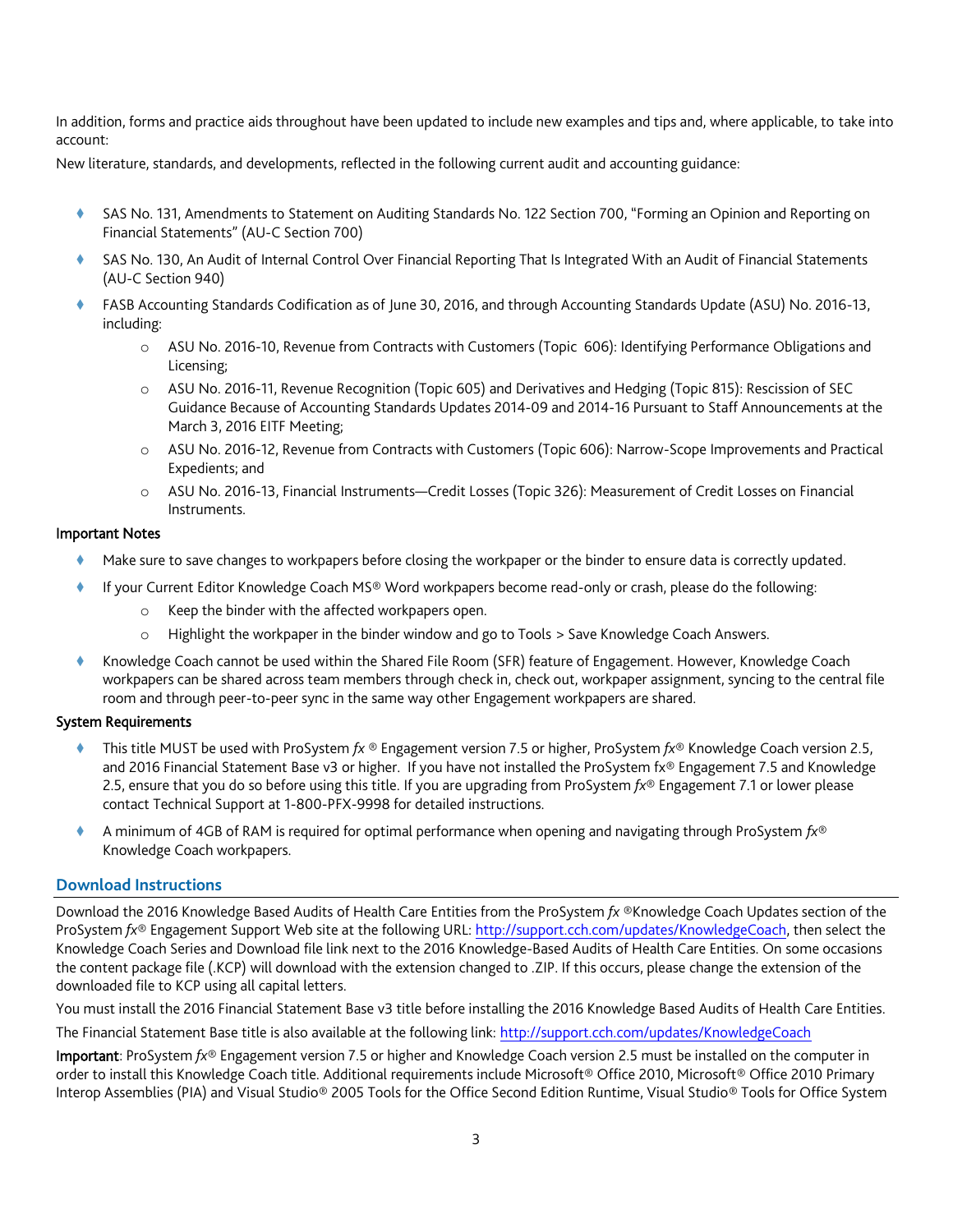Runtime version 3.0, and Visual Studio® Tools for the Office System 3.0 Runtime Service Pack 1., Visual Studio® Tools for Office Runtime 4.0 (VSTOR) (32-bit version for 32-bit OS and 64-bit version for 64-bit OS).

The 2016 Knowledge-Based Audits of Health Care Entities (9/29/16). KCP download is a proprietary file that must be installed from within Engagement. Save this KCP file to a location on your local drive and follow the Installation Instructions included in the Release Bulletin.

## **Installation Instructions**

Once you have downloaded your Knowledge Coach title, you will need to add it to the list of titles within ProSystem *fx* ® Engagement. The only additional system requirement is approximately 75MB of disk space to store your Knowledge Coach Program content files. Please refer to the ProSystem *fx* ® Engagement with Knowledge Coach Release Notes for any other system requirements.

After downloading the 2016 Knowledge Based Audits of Health Care Entities, do the following:

- Launch the ProSystem *fx* ® Engagement Workpaper Management application so that the Local File Room is displayed. Select Tools > Knowledge Coach Titles.
- The Knowledge Coach Titles window will be displayed.
- Choose Add Title.
- Browse to the title package file (\*.KCP) that you previously downloaded from the ProSystem *fx* ® Knowledge Coach Support Web site.
- Choose Open.
- The system will display a progress indicator while the title package is added. You will receive a message that the title has been successfully installed once the process is complete.

Note: You can determine this access in the ProSystem *fx*® Engagement Admin module by selecting a staff group and choosing File > Properties > Content "Insert Knowledge Coach workpapers from unreleased titles" option.

To release a title:

- Select one of the Knowledge Coach titles in the list that has been added but is not yet released.
- Choose Release Title. The current date and time will be displayed in the Date released column, and the status will change to "Released."

Note: You must add and assign a Knowledge Coach module as well as the Knowledge Coach title license in the ProSystem *fx* ® Engagement Administrator before using the workpapers.

Important: Once the 2016 Knowledge-Based Audits of the Health Care Entities title has been added and released, they will be automatically deployed to other staff members when they login to the "Office" location, or when they synchronize a binder that contains Knowledge Coach workpapers from this title.

## **Online Permission Key**

Permission key files may be downloaded from our Web site a[t https://prosystemfxsupport.tax.cchgroup.com/permkey/download.aspx](https://prosystemfxsupport.tax.cchgroup.com/permkey/download.aspx) or when adding or updating the new licenses within ProSystem *fx*® Engagement with Knowledge Coach version 7.5 and higher. After updating the license file in the ProSystem *fx*® Engagement Admin module, licenses need to be assigned to the staff who will use 2016 Knowledge-Based Audits of Health Care Entities.

If you have not already established a Single Sign-on (SSO) account with Customer Service, we urge you to do so at this time.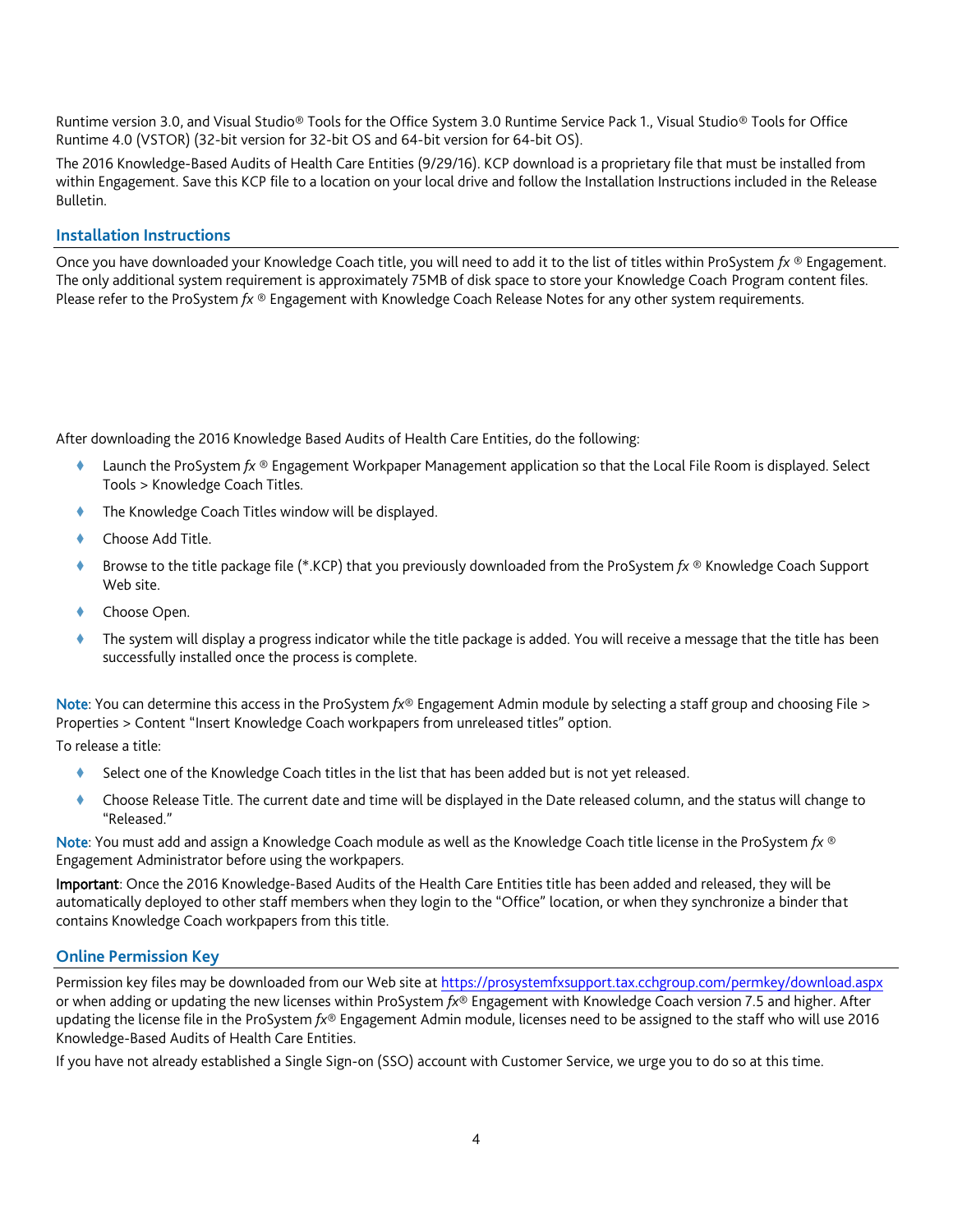## **Accounting Research Manager**

CCH's Accounting Research Manager ("ARM") is the most comprehensive, up-to-date and objective online database of financial reporting literature. It includes all authoritative and proposed accounting, auditing, and SEC literature, plus independent, expert-written interpretive guidance.

Available on ARM, the Knowledge-Based Audits of Health Care Entities Guide helps you comply with the most recent professional standards and guidance for the conduct of audits of health care entities and to integrate the use of practice aids, tools, and other resources with its guidance. This publication supplements and complements the Knowledge-Based documents that are available in Knowledge Coach.

If you subscribe to an ARM library that includes Health Care Entities content, you can link directly to source material from Resources within Knowledge Coach documents. These links have been updated to refer to the accounting standards under the FASB Accounting Standards Codifications. Also, if you subscribe to the Knowledge-Based Audits of Health Care Entities Guide on ARM, you can take advantage of references to the guide material from within the Knowledge Coach documents.

With Accounting Research Manager, you maximize the efficiency of your research time, while enhancing your results. Learn more about our content, our experts, and how you can request your free trial by visiting [http://www.accountingresearchmanager.com.](http://www.accountingresearchmanager.com/) You can also access the Accounting Research Manager Web site by selecting the item in ProSystem *fx* ® Engagement from the Guidance tab on the Shortcuts bar in the Binder window.

# **Using Your Knowledge Coach Content**

To use your Knowledge Coach Workpaper Templates, open a binder in ProSystem *fx*® Engagement, select the workpaper tab into which you would like to insert the workpaper, and select New Knowledge Coach Workpaper from the toolbar or File menu. The New Knowledge Coach Workpaper dialog appears (Figure 1).

Select the New Knowledge Coach Title with the content you would like to use. You can only select titles you have installed. The information displayed changes to reflect the workpaper organization available for the selected title. Select the Knowledge Coach Workpaper Templates to insert into your binder and click OK. The Selected Workpaper Properties dialog appears. Each workpaper name is automatically loaded into the Name field. Add a workpaper index in the Index field and make any Name modifications you desire. You can also modify the tab location or the roll forward settings for each workpaper. Then click OK. The integrated Knowledge Coach workpaper is now inserted into your engagement binder. For more information on how to use Knowledge Coach workpapers in your binder, see the Knowledge Coach User Guide.





## **Additional Information on Knowledge Coach and the KBA Methodology**

Knowledge-Based Audit (KBA) Methodology - Allows the results of one set of procedures to become the input for the next. The key components of the KBA methodology include:

An Overview that guides auditors through the methodology;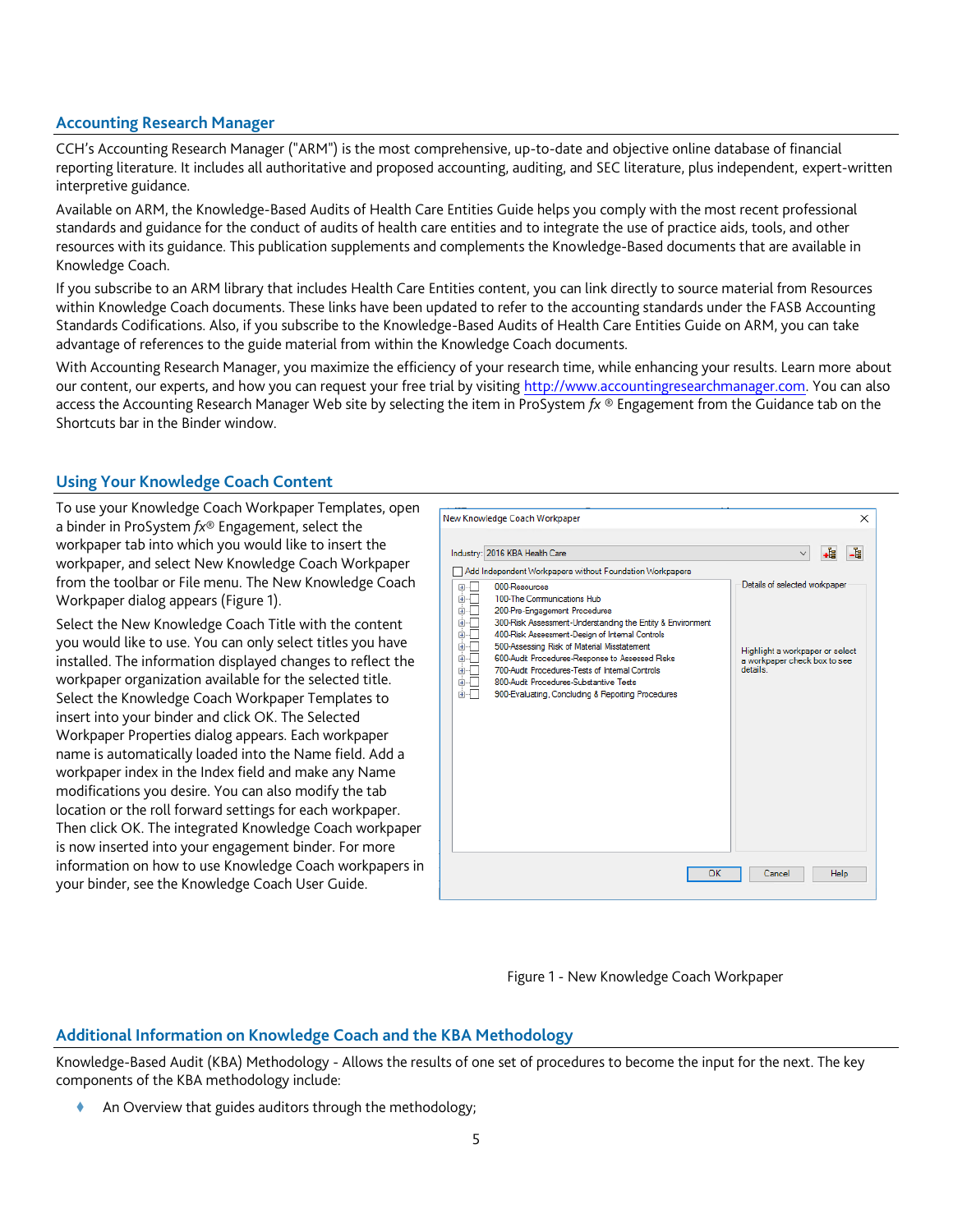- Knowledge-Based Audit documents, integral to the risk assessment and overall audit processes, which contain steps and procedures required by GAAS;
- Customizable Audit Programs that take auditors through related steps and procedures;
- Practice Aids to help auditors complete steps or processes outlined in the Knowledge-Based Audit documents and Audit Programs;
- Auditor's Reports that provide a variety of sample auditor's opinions on audited financial statements; and
- Correspondence documents that provide sample letters to be used to comply with GAAS requirements and in many other common situations.
- The AICPA's Auditing Standards Board's (ASB) Risk Assessment Standards The practice aids and tools in the 2016 Knowledge-Based Audits of Health Care Entities are designed around the AICPA's risk assessment and clarified standards to assist auditors of nonpublic entities by:
	- Facilitating compliance with GAAS and GAGAS;
	- Encouraging more effective audits through tailored audit programs and comprehensive practice aids;
	- Helping auditors to focus on and respond to identified audit risks; and
	- Enhancing audit documentation.

#### ProSystem fx® Knowledge Coach

- ProSystem fx® Knowledge Coach functionality allows auditors/accountants to use the Knowledge-Based-Audit methodology more efficiently by eliminating the need for duplicate entry of the same information, tailoring audit documentation to each particular engagement, and documenting the link between risks identified and procedures performed. AUD-100 Tailoring Question Workpaper is a document in Knowledge Coach that presents engagement-level questions designed to aid in tailoring the engagement documentation to fit each client. Completing the questions helps the auditor avoid duplication and unnecessary workpapers.
- Before you begin your audit, please review the guidance in AUD-101 Overall Audit Program. This workpaper is intended to be your road map through a Knowledge-Based Audit methodology. You should start your audit with AUD-100 Tailoring Question Workpaper and AUD-101 Overall Audit Program.
- Risks can be captured via the Risk Summary task pane from any Knowledge Coach workpaper by the current editor of KBA-502 Summary of Risk Assessments. This allows the user to continuously assess risks during the engagement. Several workpapers prompt the consideration of the presence of risks, but the Risk Summary task pane must be used to document those risks. All documented risks flow to the Risk Summary. To ensure risks show in findings tables, make sure to check the "workpaper identified in" field of the Risk pane.
- Information Flow helps cut down on the time spent duplicating information across forms. In addition, the flow of consistent information ensures that information and updates to information are not missed between workpapers. Drill-down functionality helps the user navigate quickly to the source of the information, aiding in the review of the audit file.
- Diagnostics help keep track of unresolved issues like unanswered questions, incomplete risks, program steps not linked to risks or relevant assertions, missing workpaper, and more.
- Links to Accounting Research Manager (ARM)-If you subscribe to an ARM library that includes audit content, you can link directly to source material from Resources within Knowledge Coach workpapers. These links have been updated to reference to the accounting standards under the FASB Accounting Standards Codifications and the auditing standards issued by the AICPA. Also, if you subscribe to the Knowledge-Based Audits of Health Care Entities Guide on ARM, you can take advantage of links to the audit guide material from within the Knowledge Coach documents.
- Interpretive Guidance is integrated into each Knowledge Coach template through the Tips view of each new task pane. Informational features include Practice Points, Examples, Optional Workpapers, and Resources to help auditors work more effectively and efficiently. You can also navigate from Resources within a document or the tip pane directly to CCH's Accounting Research Manager and industry audit guides by simply clicking on the Reference.